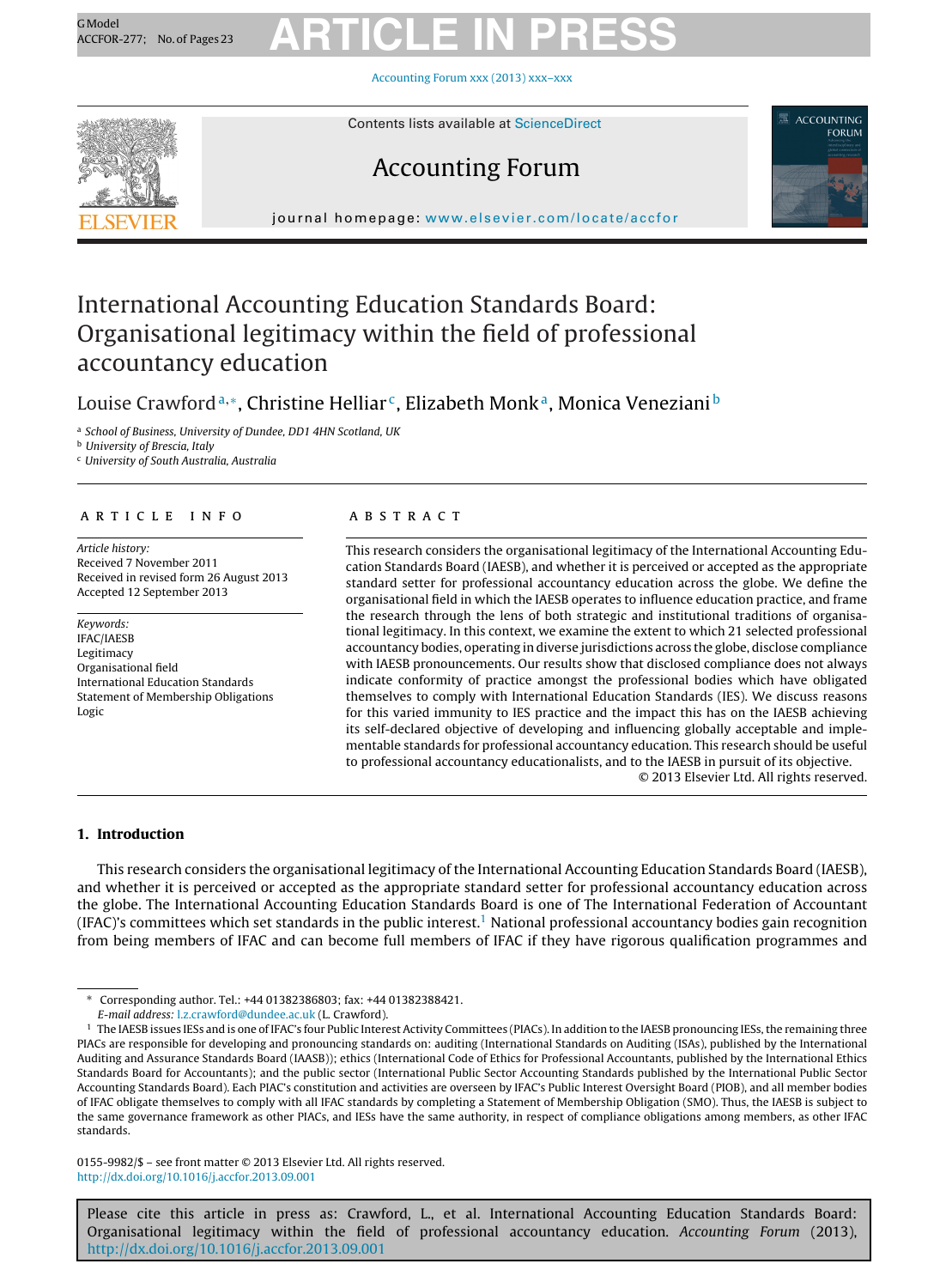## G Model ARTICLE **IN PRESS**

#### 2 L. Crawford et al. / Accounting Forum *xxx (2013) xxx–xxx*

professional designations that allow their members to practice in their respective jurisdictions ([Hall](#page--1-0) [&](#page--1-0) [Sen,](#page--1-0) [2004\).](#page--1-0) IFAC's vision of such a rigorous programme of professional education is mandated by the International Education Standards (IESs)<sup>2</sup> pronounced by the IAESB.

There are two divergent notions in the literature relating to theoretical approaches that can be used to understand perceived or assumed organisational legitimacy of global accounting entities.<sup>3</sup> The strategic approach examines the persuasive and calculative action of a particular 'focal' organisation' in its attempt to extract perceptions of legitimacy from its environment (for example, [Durocher,](#page--1-0) [Fortin,](#page--1-0) [&](#page--1-0) [Cote,](#page--1-0) [2007;](#page--1-0) [Fogarty,](#page--1-0) [Hussein,](#page--1-0) [&](#page--1-0) [Ketz,](#page--1-0) [1994\).](#page--1-0) In contrast, the institutional approach seeks to understand embedded institutions, being cultures, norms and beliefs, that penetrate entire fields of organisational life, such that organisations are cognitively accepted to be legitimate entities in the organisational field (for example, see [Graham](#page--1-0) [&](#page--1-0) [New,](#page--1-0) [2003\).](#page--1-0) It is at this interface between strategic actions and cultural institutions that conflicts and oppositional discourses emerge and organisational legitimacy may be contested (see for example: [Bengtsson,](#page--1-0) [2011;](#page--1-0) [Crawford,](#page--1-0) [Ferguson,](#page--1-0) [Helliar,](#page--1-0) [&](#page--1-0) [Power,](#page--1-0) [in](#page--1-0) [press;](#page--1-0) [Chiapello](#page--1-0) [&](#page--1-0) [Medjad,](#page--1-0) [2009\).](#page--1-0) To some extent, this framework for analysis resonates with middle-range theory for understanding organisations; this theory sets "organisations in a dynamic societal context whilst maintaining the role and importance of human actors [agency]. . . and provides a framework for judging the values or danger of organisational change" [\(Broadbent](#page--1-0) [&](#page--1-0) [Laughlin,](#page--1-0) [2005,](#page--1-0) p. 13). The research presented in this paper seeks to evaluate whether the purposive action of the IAESB to attain legitimacy for harmonising global professional accountancy education can be successful against embedded institutions existing at the national level where educationalists implement practice.

The IAESB sets standards to increase the "competence ofthe global accountancy profession and contribute to strengthened public interest" ([IAESB,](#page--1-0) [2013\)](#page--1-0) to effectively interpret and consistently implement international accounting and auditing standards ([IFAC,](#page--1-0) [2012\).](#page--1-0) Indeed, the IAESB declares that adopting IES practice will enhance education in the public interest by "contributing to the ability of the accountancy profession to meet the needs of decision makers" [\(IAESB,](#page--1-0) [2010a,](#page--1-0) p. 10). The logic expressed in the IESs must therefore articulate with the logic of international accounting and auditing standards, to ultimately converge international practice. However, the challenge to the IAESB to motivate education practice in its organisational field goes beyond influencing professional bodies and international regulators with an interest in globalised accounting practice.Audiences involved in professional accountancy education also include,for example: professional bodies operating in countries at different stages of development; national governments; private training providers; universities; and employers. There is little published research into understanding the development and logic of IAESB pronouncements, and whether IESs are perceived as legitimate by education stakeholders ('audiences') in the field of professional accounting education. This research addresses the gap and examines two areas: First, it discusses the organisational field in which the IAESB operates and seeks to influence education practice, followed by an overview of the governance structure and the standard setting process of the IAESB; in so doing, we consider the professional accountancy education 'logic' emerging in IESs and reflect on the extent to which this logic might be perceived or accepted as legitimate within the organisational field. Second, we examine the extent to which selected professional bodies' disclose compliance with IESs and use the findings to argue whether the IAESB has attained organisational legitimacy in pursuit of its self-declared goal of harmonising professional accountancy education across the globe.

Our article contributes to the body of knowledge on the globalisation of professional accountancy education in several respects. First, it answers calls for a better understanding of how influences embedded in the standard setting process produces standards that may conflict with national regulatory environments ([Bengtsson,](#page--1-0) [2011;](#page--1-0) [Crawford](#page--1-0) et [al.,](#page--1-0) [in](#page--1-0) [press;](#page--1-0) [Chiapello](#page--1-0) [and](#page--1-0) [Medjad,](#page--1-0) [2009;](#page--1-0) [Durocher](#page--1-0) et [al.,](#page--1-0) [2007;](#page--1-0) [Loft,](#page--1-0) [Humphrey,](#page--1-0) [&](#page--1-0) [Turley,](#page--1-0) [2006\).](#page--1-0) Second, much attention has been aimed at understanding the influences impacting on the development of, and compliance with, international accounting and auditing standards; however, education standards, developed to underpin practice, have been largely ignored. Finally, this article highlights important challenges to the IAESB that threaten the effective and converged implementation of IESs which will arguably lead to differences in the application of international accounting and auditing standards.

The remainder of this paper proceeds as follows. The next section discusses the challenges to professional accountancy education in the context of globalisation. This is followed by an appraisal of the IAESB, the organisational field in which it seeks to exert influence, and the governance structure with in which it develops IESs for professional accountancy education. We then outline our understanding of organisational legitimacy as it pertains to the IAESB and acceptance of its IESs by diverse audiences across the globe – specifically, we discuss: the relationship between compliance and legitimacy; examine how the

Please cite this article in press as: Crawford, L., et al. International Accounting Education Standards Board: Organisational legitimacy within the field of professional accountancy education. Accounting Forum (2013), [http://dx.doi.org/10.1016/j.accfor.2013.09.001](dx.doi.org/10.1016/j.accfor.2013.09.001)

 $^2$  The IAESB has issued eight International Education Standards for professional accountants covering the Initial Professional Development and Continuing Professional Development of accountants who are either training to become, or who are already, members of IFAC member bodies, respectively. International Education Standards (IES) set criteria to be achieved to demonstrate competence in: professional knowledge; professional skills; and professional values, ethics and attitudes. Member bodies, which make up the IFAC membership, are required to comply with IESs through their Statement of Membership Obligations [\(IFAC,](#page--1-0) [2010a\),](#page--1-0) and must disclose detailed compliance in the returns they submit to the IFAC Compliance Programme ([IFAC,](#page--1-0) [2010b\).](#page--1-0) IESs can be accessed in the Handbook of International Education Pronouncements [\(IFAC,](#page--1-0) [2010c\).](#page--1-0)

 $3$  Other theoretical lenses could be used instead of, or in addition to, organisational legitimacy theory. Indeed, "a different theoretical lens enables different insights" to be extracted from the same empirical data [\(Gurd,](#page--1-0) [2008,](#page--1-0) p. 527). And, theoretical triangulation (using more than one theory at a time), allows researchers to "take advantage of the complementarities of different theories" [\(Gurd,](#page--1-0) [2008,](#page--1-0) p. 524), although this is notably difficult within a single research paper and possibly more achievable in an extended piece of work akin to a doctoral thesis. For example, [Gidden's](#page--1-0) [\(1979\)](#page--1-0) structuration theory of signification (meaning), legitimation (morality) and domination (power) could be used to interpret and critique the IAESB's strategy to persuade (power) its audiences, using the discourse of globalisation (meaning), that public interest will be served by enabling efficient and standardised, neo-liberal, global capital markets (seeking moral consensus).